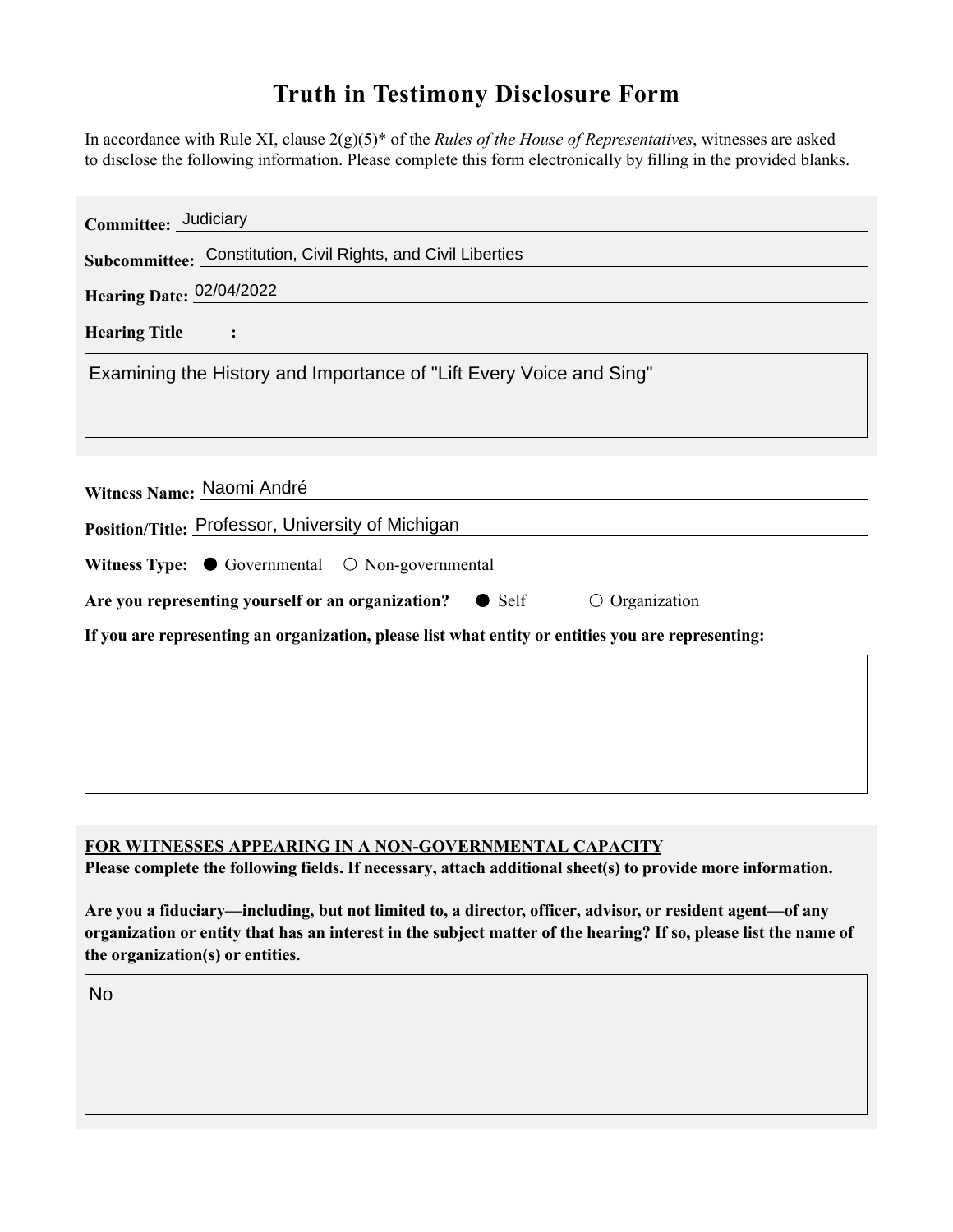**Please list any federal grants or contracts (including subgrants or subcontracts) related to the hearing's subject matter that you, the organization(s) you represent, or entities for which you serve as a fiduciary have received in the past thirty-six months from the date of the hearing. Include the source and amount of each grant or contract.** 

None

**Please list any contracts, grants, or payments originating with a foreign government and related to the hearing's subject that you, the organization(s) you represent, or entities for which you serve as a fiduciary have received in the past thirty-six months from the date of the hearing. Include the amount and country of origin of each contract or payment.** 

None

## **Please complete the following fields. If necessary, attach additional sheet(s) to provide more information.**

 $\exists$  I have attached a written statement of proposed testimony.

 $\subseteq$  I have attached my curriculum vitae or biography.

**\***Rule XI, clause 2(g)(5), of the U.S. House of Representatives provides:

(5)(A) Each committee shall, to the greatest extent practicable, require witnesses who appear before it to submit in advance written statements of proposed testimony and to limit their initial presentations to the committee to brief summaries thereof.

(B) In the case of a witness appearing in a non-governmental capacity, a written statement of proposed testimony shall include— (i) a curriculum vitae; (ii) a disclosure of any Federal grants or contracts, or contracts, grants, or payments originating with a foreign government, received during the past 36 months by the witness or by an entity represented by the witness and related to the subject matter of the hearing; and (iii) a disclosure of whether the witness is a fiduciary (including, but not limited to, a director, officer, advisor, or resident agent) of any organization or entity that has an interest in the subject matter of the hearing.

(C) The disclosure referred to in subdivision (B)(iii) shall include— (i) the amount and source of each Federal grant (or subgrant thereof) or contract (or subcontract thereof) related to the subject matter of the hearing; and (ii) the amount and country of origin of any payment or contract related to the subject matter of the hearing originating with a foreign government.

(D) Such statements, with appropriate redactions to protect the privacy or security of the witness, shall be made publicly available in electronic form 24 hours before the witness appears to the extent practicable, but not later than one day after the witness appears.

Judiciary